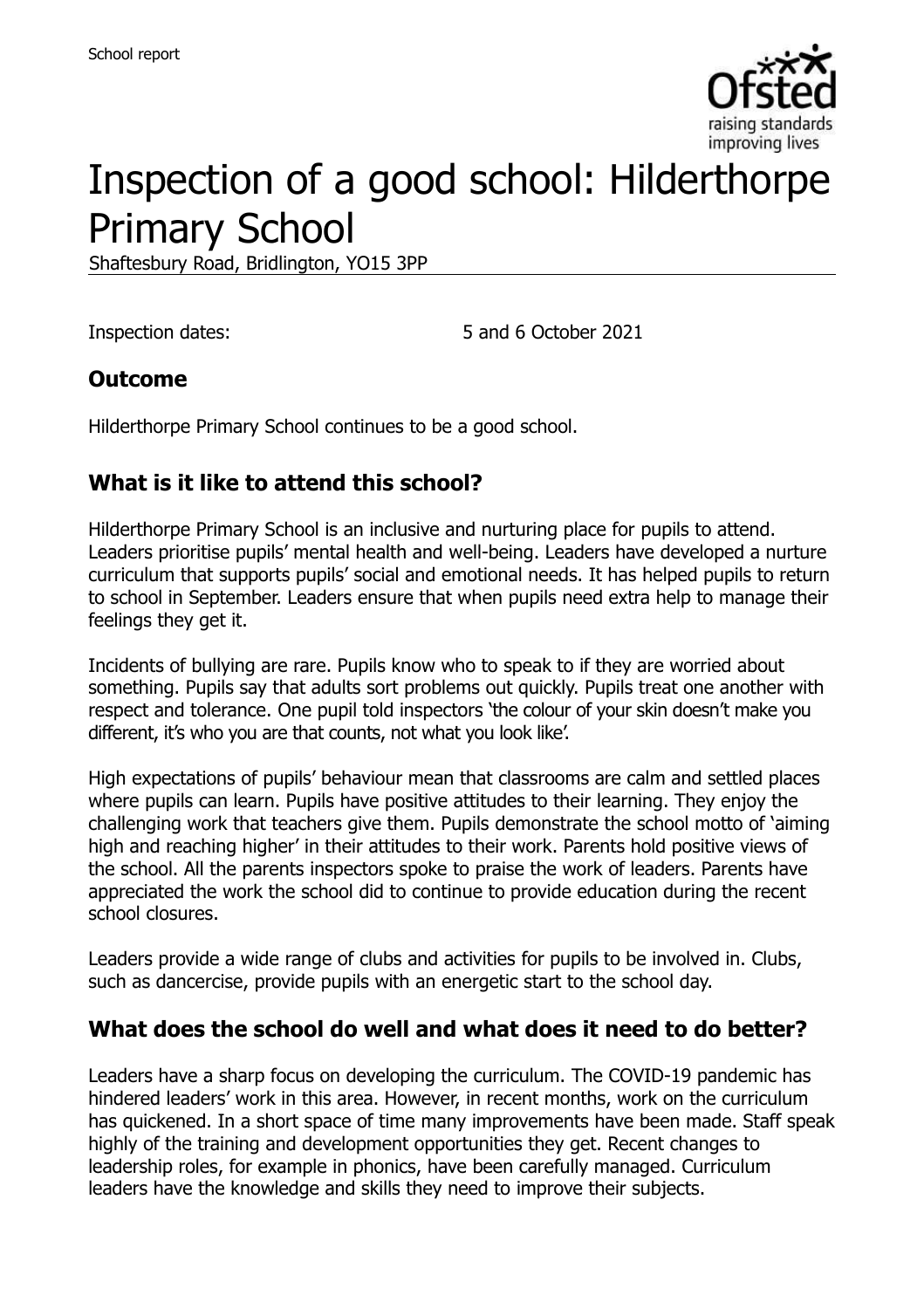

Leaders have prioritised reading. High-quality texts are the backbone of the curriculum. Pupils speak positively about the authors they know and the books they have read. Regular reading is encouraged. Prizes are awarded to pupils who read often. Leaders ensure that all teachers are highly trained. As a result, all staff teach phonics with accuracy and consistency. Leaders use assessment well to match books to the sounds that pupils already know. This is helping pupils to become fluent readers at an early age. Leaders' careful analysis of pupils' phonic knowledge has identified the extent to which repeated school closures have impacted on their progress. In response, leaders have increased the amount of support available to help pupils catch up. The 'Reading Squad' and extra phonics teaching are already having a positive impact.

Pupils in Nursery and Reception get off to a strong start with their phonics and mathematics. Leaders provide regular opportunities for pupils to practise the sounds they are learning. Teachers are skilled in questioning pupils. Mathematics teaching is helping pupils to recognise shapes and grow in confidence with their counting.

The mathematics curriculum is very new. Leaders have ensured that all staff have received the necessary training to teach it. It is being taught with consistency. The needs of pupils with special educational needs and/or disabilities (SEND) have been carefully considered. The newly introduced mathematics curriculum provides opportunities for pupils to revisit prior learning regularly. Resources are used well to support pupils' understanding of mathematical concepts. Leaders have made careful use of assessments so that teaching fills the gaps in pupils' knowledge. Pupils say that they like their mathematics lessons.

In subjects such as history, leaders have carefully sequenced the skills they want pupils to master. However, the subject knowledge which leaders intend pupils to learn is not clearly identified. While pupils in key stage 2 are able to talk about their learning in history, their knowledge and understanding are not deep enough. Without clearly sequenced content, assessments are not sharp enough to determine what pupils can and cannot do.

The support that leaders provide for pupils with SEND is a strength of the school. The recently developed inclusion team brings together experienced and highly trained staff. Pupils who need extra help are quickly identified. The barriers pupils face to learning are gradually removed. Spaces in school, such as 'The Hub', provide welcoming, calm places for pupils to learn and share their thoughts and feelings.

The usual opportunities available to pupils have been disrupted by the COVID-19 pandemic. However, leaders have been creative in teaching pupils about different faith groups and religions. Places of worship have been visited virtually and visiting speakers have been used to share insights into the Islamic faith. Annual opportunities to elect school council representatives help shape pupils' understanding of democracy. Leaders use weekly attendance awards to celebrate high attendance and pupils' perseverance. Certificates are presented to classes who uphold the school values of respect and tolerance.

Leaders and governors have taken steps to manage teachers' workload. Teachers speak positively of the changes that have been made. Staff are well supported by a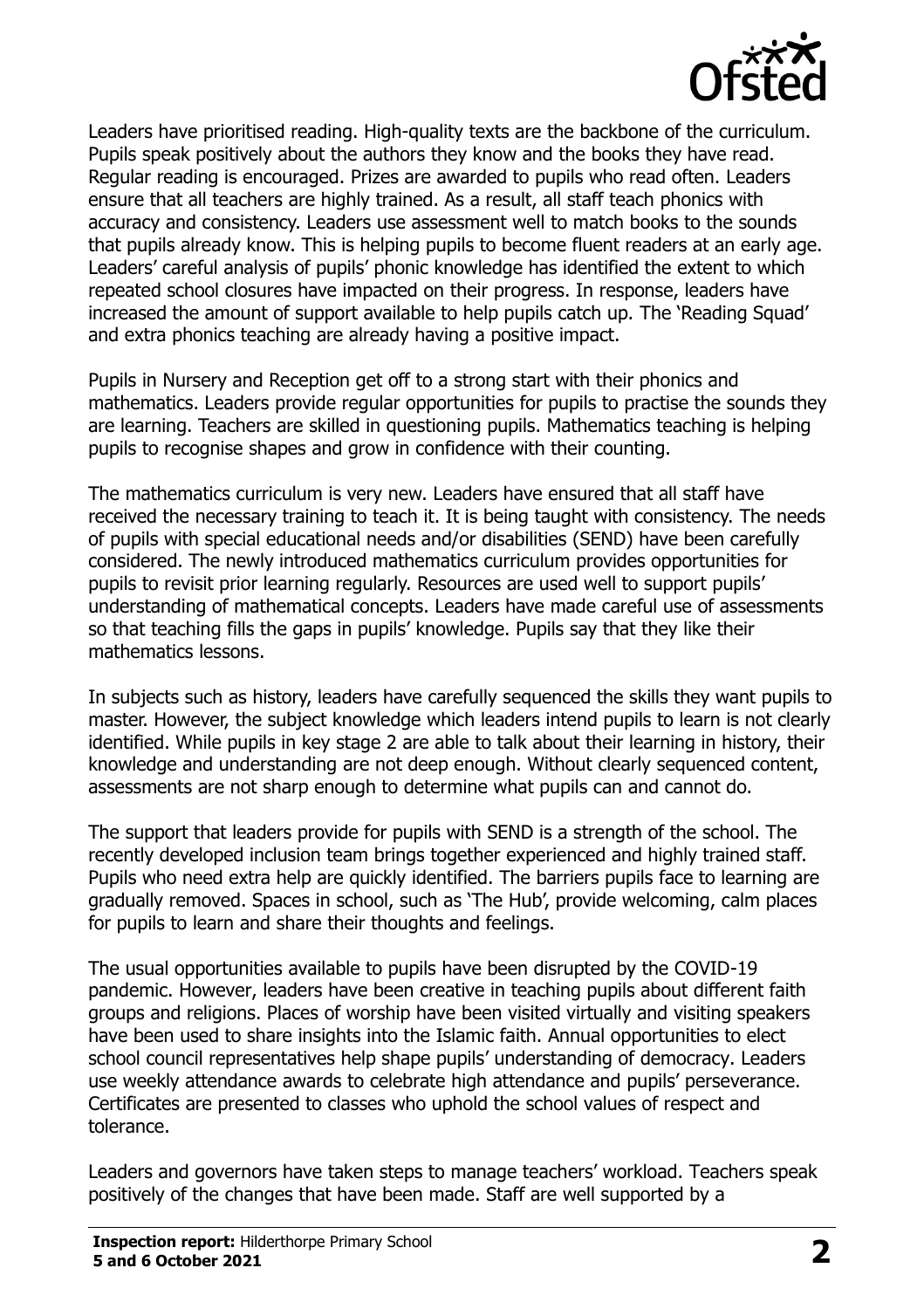

compassionate leadership team. They are encouraged to develop professionally and, grow into leadership roles themselves.

Governors have a clear view of the school's strengths and areas for development. While they are a newly formed group of leaders, they have a wide set of skills which brings increased challenge to the decisions that leaders make.

### **Safeguarding**

The arrangements for safeguarding are effective.

Leaders have created a knowledgeable and skilled team who work together to tackle safeguarding issues. Time has been provided to enable these staff to carry out their roles. Relationships with parents are positive. The designated safeguarding lead has a high profile in school. Relationships with parents are strong. Absences are followed up quickly.

Staff receive regular safeguarding training and updates. The systems that leaders have in place to report safeguarding concerns ensure that pupils get the help they need.

All staff are aware of the issues that affect their school community, and they are vigilant of these.

#### **What does the school need to do to improve?**

# **(Information for the school and appropriate authority)**

- The curriculum content in subjects such as history is not clearly sequenced. Teachers are not clear on exactly what should be taught and when. This means that pupils do not achieve the depth of understanding required. Leaders should ensure that the knowledge they want pupils to learn is clearly identified so that pupils' understanding builds each year.
- Approaches to assessing pupils' learning in the wider curriculum do not identify what pupils can and cannot do with enough precision. This means that gaps in pupils' knowledge are not always addressed and misconceptions are allowed to continue. Leaders should ensure that they have well-developed assessment systems in all curriculum areas that accurately capture pupils' skills and knowledge.
- The school's curriculum is not sufficiently well planned and sequenced in subjects such as history. However, leaders have already taken action to begin to address this. For this reason, the transitional arrangements have been applied.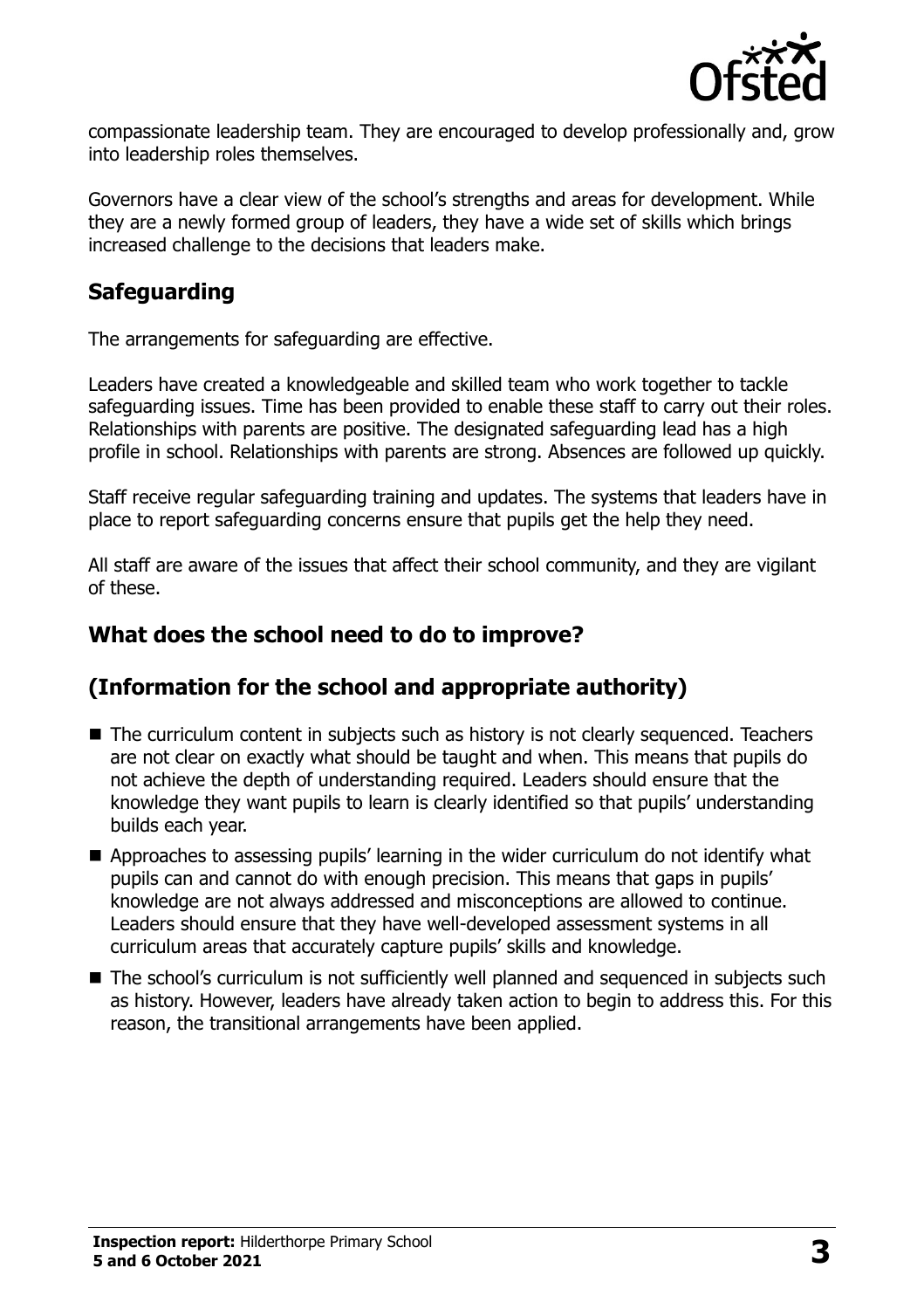

### **Background**

When we have judged a school to be good, we will then normally go into the school about once every four years to confirm that the school remains good. This is called a section 8 inspection of a good or outstanding school, because it is carried out under section 8 of the Education Act 2005. We do not give graded judgements on a section 8 inspection. However, if we find evidence that a school would now receive a higher or lower grade, then the next inspection will be a section 5 inspection. Usually this is within one to two years of the date of the section 8 inspection. If we have serious concerns about safeguarding, behaviour or the quality of education, we will deem the section 8 inspection as a section 5 inspection immediately.

This is the first section 8 inspection since we judged the school to be good in September 2016.

#### **How can I feed back my views?**

You can use [Ofsted Parent View](https://parentview.ofsted.gov.uk/) to give Ofsted your opinion on your child's school, or to find out what other parents and carers think. We use information from Ofsted Parent View when deciding which schools to inspect, when to inspect them and as part of their inspection.

The Department for Education has further quidance on how to complain about a school.

If you are the school and you are not happy with the inspection or the report, you can [complain to Ofsted.](https://www.gov.uk/complain-ofsted-report)

#### **Further information**

You can search for [published performance](http://www.compare-school-performance.service.gov.uk/) information about the school.

In the report, '[disadvantaged pupils](http://www.gov.uk/guidance/pupil-premium-information-for-schools-and-alternative-provision-settings)' refers to those pupils who attract government pupil premium funding: pupils claiming free school meals at any point in the last six years and pupils in care or who left care through adoption or another formal route.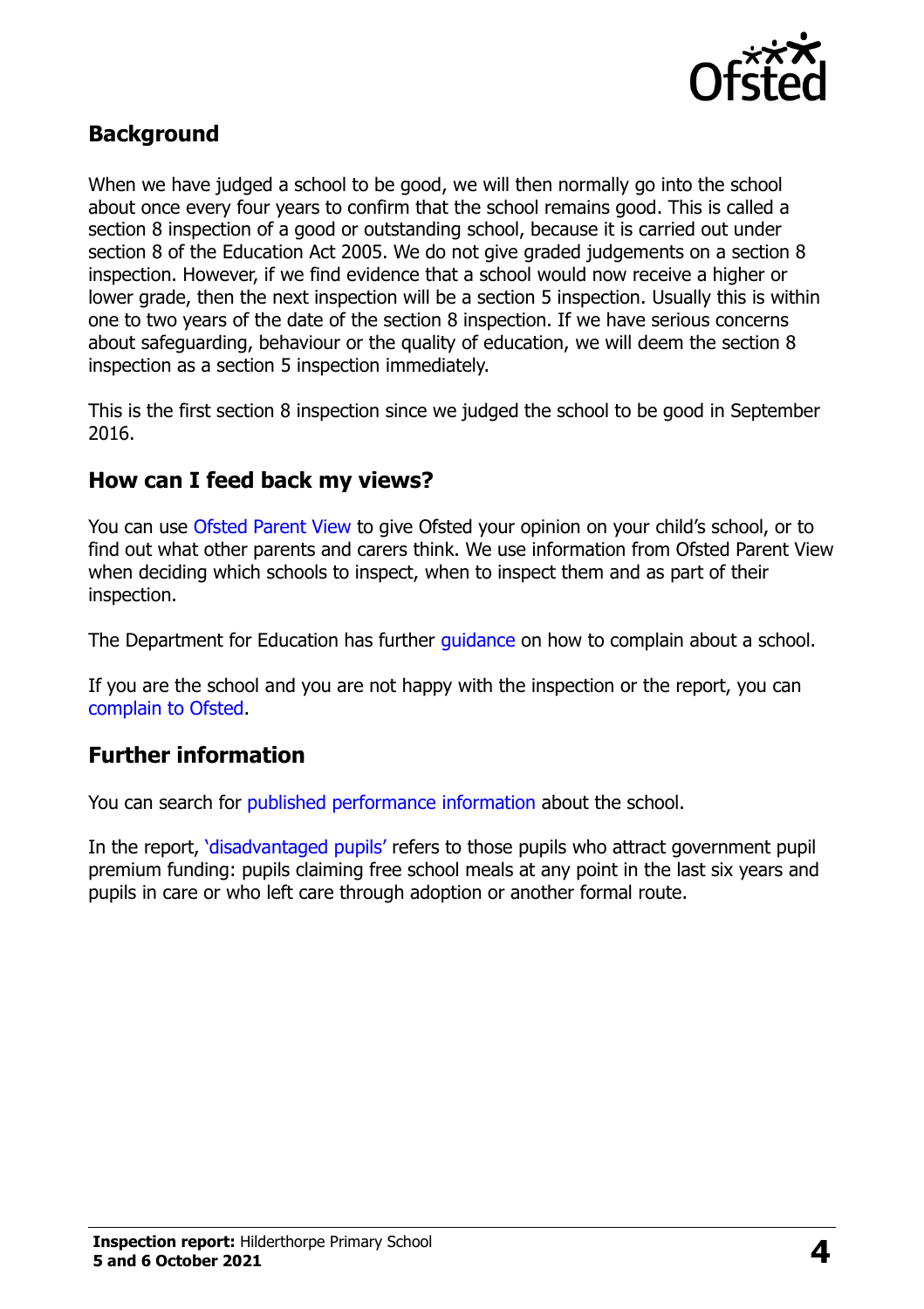

# **School details**

| Unique reference number             | 135700                                                                 |
|-------------------------------------|------------------------------------------------------------------------|
| <b>Local authority</b>              | East Riding of Yorkshire                                               |
| <b>Inspection number</b>            | 10199993                                                               |
| <b>Type of school</b>               | Primary                                                                |
| <b>School category</b>              | Maintained                                                             |
| Age range of pupils                 | 3 to 11                                                                |
| <b>Gender of pupils</b>             | Mixed                                                                  |
| Number of pupils on the school roll | 381                                                                    |
| <b>Appropriate authority</b>        | The governing body                                                     |
| <b>Chair of governing body</b>      | <b>Rev Richard Hare</b>                                                |
| <b>Headteacher</b>                  | Sarah Hall                                                             |
| Website                             | www.hilderthorpeprimaryschool.co.uk                                    |
| Date of previous inspection         | $13 - 14$ September 2016, under section 5<br>of the Education Act 2005 |

# **Information about this school**

- This is a larger-than-average school.
- A new headteacher joined the school in March 2020. The deputy headteacher joined the school in January 2021.
- Since the previous inspection, the governing body has change significantly. Nine new governors have been appointed.
- The proportion of pupils in receipt of additional support through the pupil premium funding is more than double the national average.
- The school experiences high levels of pupil movement each year.

# **Information about this inspection**

- This was the first routine inspection the school received since the COVID-19 pandemic began. The inspector discussed the impact of the pandemic with the school and has taken that into account in their evaluation.
- The inspector met with the headteacher, deputy headteacher and other leaders, including the special educational needs coordinator. The inspector reviewed the support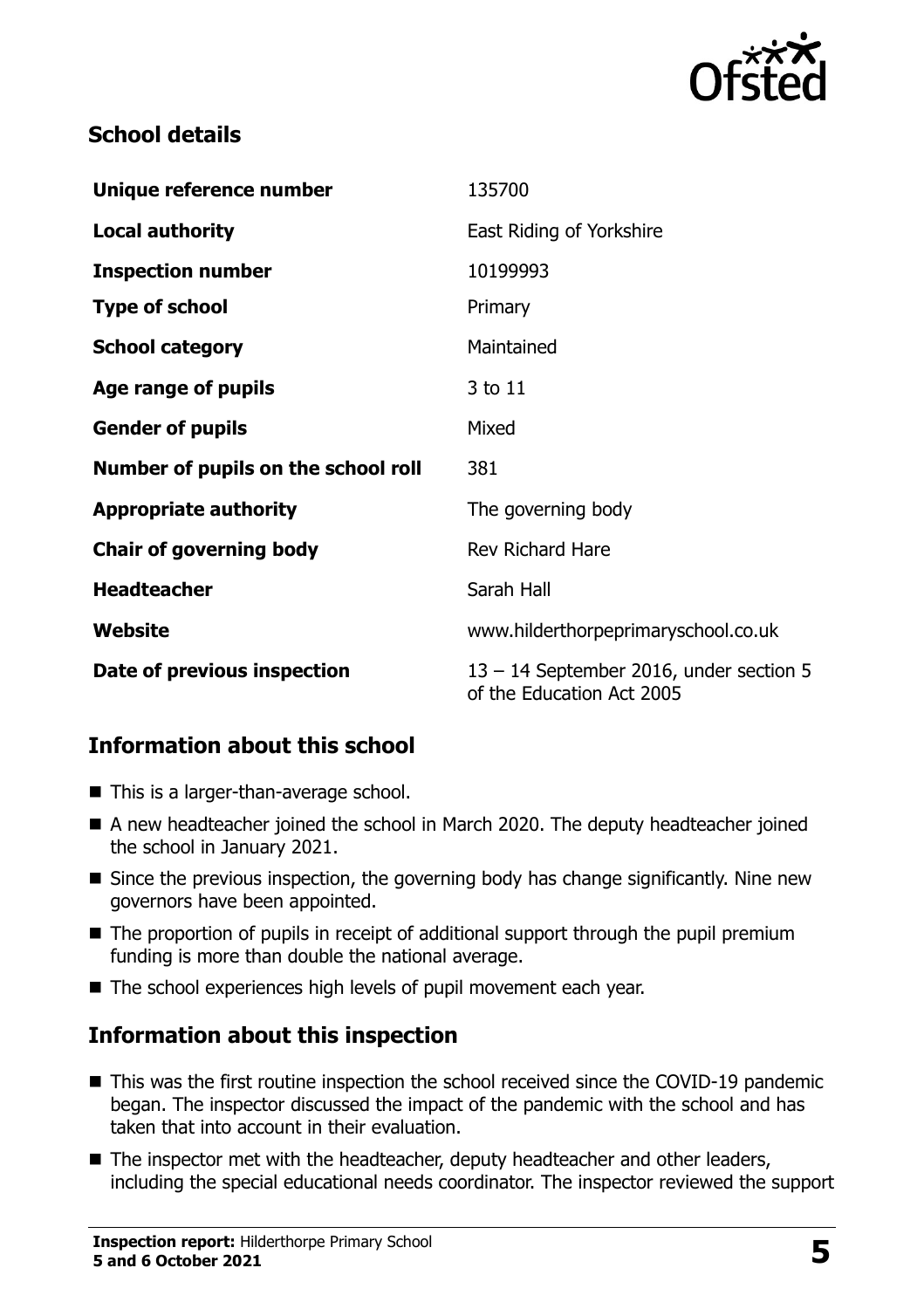

plans which leaders have in place for their pupils and visited lessons to see these in action.

- The inspector held meetings with the chair and vice-chair of governors and the local authority school improvement officer.
- The inspector carried out deep dives in reading, mathematics and history. He met with curriculum leaders, visited lessons, looked at pupils' work and talked to pupils and teachers. Leaders were involved in the deep dive activities.
- The inspector considered a range of documents. He looked at the school's website, minutes of governing body meetings, policies and published information about the school's performance.
- The inspector observed pupils' behaviour during lessons and at other points in the school day, such as breaktime.
- $\blacksquare$  The inspector spoke with parents informally at the start of the school day. He considered the 17 responses that were received through the Ofsted staff questionnaire and the five free-text responses received through the Ofsted Parent View questionnaire. The inspector also considered the views of 26 responses received through the pupil survey.

#### **Inspection team**

Chris Pearce, lead inspector **Her Majesty's Inspector**